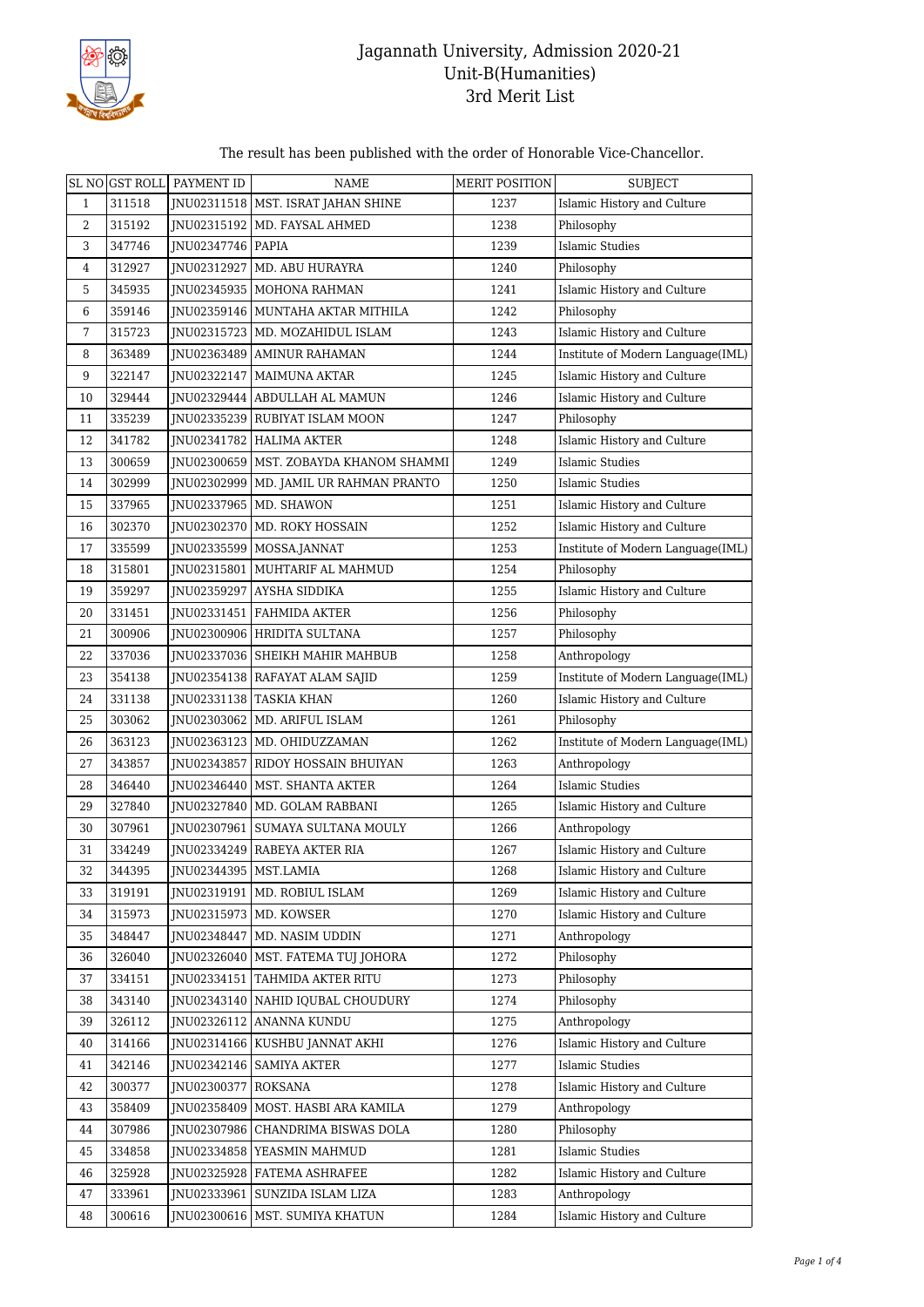

| JNU02301359   MST. NISHITA PARVIN<br>1286<br>Islamic History and Culture<br>50<br>301359<br>Islamic History and Culture<br>51<br>300289<br>INU02300289 SANJIDA AKTER<br>1287<br>52<br>302266<br>JNU02302266   MD. SOAD HOSSIN NAFY<br>1288<br>Islamic History and Culture<br>318793<br>JNU02318793<br>1289<br>53<br>MD. RABBI HASAN<br>Philosophy<br>1290<br>54<br>331433<br>JNU02331433   MISHKATUL AREFIN<br>Islamic History and Culture<br>55<br>334455<br>JNU02334455 SINTHIA<br>1291<br>Philosophy<br>Islamic History and Culture<br>322417<br>JNU02322417   MD. MEHADI HASAN SHOHAN<br>1292<br>56<br>Anthropology<br>57<br>311438<br>JNU02311438 TAMANNA AKTER<br>1293<br>58<br>334623<br>JNU02334623 ZERINA JANNAT<br>1294<br>Anthropology<br>59<br>361153<br>JNU02361153   INDROJIT BARMAN<br>1295<br>Philosophy<br>1296<br>Islamic History and Culture<br>60<br>345987<br>JNU02345987 ROKSANA AKTER<br>336269<br>1297<br>Philosophy<br>61<br>JNU02336269   SUPROVA AFRIN MITHI<br>62<br><b>Islamic Studies</b><br>306495<br>JNU02306495   KAMRUN NAHAR<br>1298<br>1299<br>63<br>352836<br>JNU02352836   MARZANA<br>Anthropology<br>64<br>335323<br>JNU02335323   SUMAIYA AKTER<br>1300<br>Islamic Studies<br>65<br>345901<br>1301<br>Islamic Studies<br>JNU02345901<br><b>JANNATUL FERDOUSY POLY</b><br>1302<br>66<br>352810<br>JNU02352810 NAUSHIN MUSKAN<br>Anthropology<br>1303<br><b>Islamic Studies</b><br>67<br>343018<br>INU02343018 NASIR UDDIN<br>336823<br>1304<br>Islamic Studies<br>68<br>INU02336823   MIZANUR RAHMAN<br>69<br>318274<br>INU02318274   MD. ASHADUZZAMAN PALASH<br>1305<br>Philosophy<br>70<br>302141<br>JNU02302141   MD. KUTUB UDDIN<br>1306<br>Philosophy<br>71<br>327063<br>1307<br>Islamic Studies<br>JNU02327063   SOHANA KHATUN<br>72<br>359656<br>JNU02359656   NAFISA REZOANA<br>1308<br>Philosophy<br>1309<br>73<br>303453<br>JNU02303453   MD. ASHIKUR RAHMAN<br>Philosophy<br>74<br>312371<br>JNU02312371 JAKARIA MASUD<br>1310<br>Islamic Studies<br>75<br>300175<br>JNU02300175   TOMA AKTER LIZA<br>1311<br>Anthropology<br>1312<br>76<br>320393<br>JNU02320393   TASMIM TABASSUM<br>Anthropology<br>77<br>343548<br>1313<br>Islamic Studies<br>JNU02343548   MD. SAMIUL ALAM<br>78<br>358338<br>INU02358338   MOST. TAHMIDA AKTER TAKIA<br>1314<br>Anthropology<br>79<br>1315<br>Philosophy<br>318550<br>JNU02318550   MD. SHAJIB MIA<br>80<br>316464<br>JNU02316464   MD. ABU RAYHAN AL BIRUNI<br>1316<br>Philosophy<br>81<br>304037<br>JNU02304037<br>  MD. ABU TAHAR MONDOL<br>1317<br>Islamic Studies<br>JNU02300528   SADIA AFRIN JIME<br>82<br>300528<br>1318<br>Philosophy<br>310924<br>JNU02310924 PRETOM GOSHAL<br>1319<br>Anthropology<br>83<br>314715<br>JNU02314715   MOST. SELINA AKTER<br>1320<br>Philosophy<br>84<br>352568<br>JNU02352568   IBRAHIM<br>1321<br>Philosophy<br>85<br>1322<br>Philosophy<br>86<br>336455<br>INU02336455 ARMAN PARVES<br>87<br>356624<br>MST. BITHI KHATUN<br>1323<br>Anthropology<br>JNU02356624<br>318830<br>JNU02318830<br>NAIMUL HASAN<br>1324<br>Philosophy<br>88<br>1325<br>Anthropology<br>89<br>307481<br>JNU02307481<br>S. M. SAIDUR RAHMAN TAREK<br>342062<br>90<br>JNU02342062   KARIMA SARKER KEYA<br>1326<br>Philosophy<br>357964<br>Philosophy<br>JNU02357964   MOST. HANUFA BIBY<br>1327<br>91<br><b>Islamic Studies</b><br>92<br>352758<br>JNU02352758 TAKRIMA KHATUN KARIMA<br>1328<br>93<br>302721<br>1329<br><b>Islamic Studies</b><br>JNU02302721   MD.SAKIB UDDIN<br>352702<br>94<br>JNU02352702<br>FAHIMA AKTER MIM<br>1330<br>Philosophy<br>Philosophy<br>95<br>347056<br>JNU02347056 ANKUR BISWAS<br>1331<br>96<br>356364<br>JNU02356364   MST. MARZYA ANAM HEYA<br>1332<br>Philosophy<br>97<br>358038<br>JNU02358038<br>MOST. SADIA AKTER<br>1333<br>Philosophy<br>364709<br>1334<br>Philosophy<br>98<br>JNU02364709   ABU ANSAR<br>99<br>318051<br>JNU02318051<br>MD. TAUFIQUR RAHMAN<br>1335<br>Anthropology | 49 | 300429 | JNU02300429 ANY AKTER | 1285 | Anthropology |
|------------------------------------------------------------------------------------------------------------------------------------------------------------------------------------------------------------------------------------------------------------------------------------------------------------------------------------------------------------------------------------------------------------------------------------------------------------------------------------------------------------------------------------------------------------------------------------------------------------------------------------------------------------------------------------------------------------------------------------------------------------------------------------------------------------------------------------------------------------------------------------------------------------------------------------------------------------------------------------------------------------------------------------------------------------------------------------------------------------------------------------------------------------------------------------------------------------------------------------------------------------------------------------------------------------------------------------------------------------------------------------------------------------------------------------------------------------------------------------------------------------------------------------------------------------------------------------------------------------------------------------------------------------------------------------------------------------------------------------------------------------------------------------------------------------------------------------------------------------------------------------------------------------------------------------------------------------------------------------------------------------------------------------------------------------------------------------------------------------------------------------------------------------------------------------------------------------------------------------------------------------------------------------------------------------------------------------------------------------------------------------------------------------------------------------------------------------------------------------------------------------------------------------------------------------------------------------------------------------------------------------------------------------------------------------------------------------------------------------------------------------------------------------------------------------------------------------------------------------------------------------------------------------------------------------------------------------------------------------------------------------------------------------------------------------------------------------------------------------------------------------------------------------------------------------------------------------------------------------------------------------------------------------------------------------------------------------------------------------------------------------------------------------------------------------------------------------------------------------------------------------------------------------------------------------------------------------------------------------------------------------------------------------------------------------------------------------------------------------------------------------------------------------------------------------------------------------------------------------------------------------------------------------------------------------------|----|--------|-----------------------|------|--------------|
|                                                                                                                                                                                                                                                                                                                                                                                                                                                                                                                                                                                                                                                                                                                                                                                                                                                                                                                                                                                                                                                                                                                                                                                                                                                                                                                                                                                                                                                                                                                                                                                                                                                                                                                                                                                                                                                                                                                                                                                                                                                                                                                                                                                                                                                                                                                                                                                                                                                                                                                                                                                                                                                                                                                                                                                                                                                                                                                                                                                                                                                                                                                                                                                                                                                                                                                                                                                                                                                                                                                                                                                                                                                                                                                                                                                                                                                                                                                                          |    |        |                       |      |              |
|                                                                                                                                                                                                                                                                                                                                                                                                                                                                                                                                                                                                                                                                                                                                                                                                                                                                                                                                                                                                                                                                                                                                                                                                                                                                                                                                                                                                                                                                                                                                                                                                                                                                                                                                                                                                                                                                                                                                                                                                                                                                                                                                                                                                                                                                                                                                                                                                                                                                                                                                                                                                                                                                                                                                                                                                                                                                                                                                                                                                                                                                                                                                                                                                                                                                                                                                                                                                                                                                                                                                                                                                                                                                                                                                                                                                                                                                                                                                          |    |        |                       |      |              |
|                                                                                                                                                                                                                                                                                                                                                                                                                                                                                                                                                                                                                                                                                                                                                                                                                                                                                                                                                                                                                                                                                                                                                                                                                                                                                                                                                                                                                                                                                                                                                                                                                                                                                                                                                                                                                                                                                                                                                                                                                                                                                                                                                                                                                                                                                                                                                                                                                                                                                                                                                                                                                                                                                                                                                                                                                                                                                                                                                                                                                                                                                                                                                                                                                                                                                                                                                                                                                                                                                                                                                                                                                                                                                                                                                                                                                                                                                                                                          |    |        |                       |      |              |
|                                                                                                                                                                                                                                                                                                                                                                                                                                                                                                                                                                                                                                                                                                                                                                                                                                                                                                                                                                                                                                                                                                                                                                                                                                                                                                                                                                                                                                                                                                                                                                                                                                                                                                                                                                                                                                                                                                                                                                                                                                                                                                                                                                                                                                                                                                                                                                                                                                                                                                                                                                                                                                                                                                                                                                                                                                                                                                                                                                                                                                                                                                                                                                                                                                                                                                                                                                                                                                                                                                                                                                                                                                                                                                                                                                                                                                                                                                                                          |    |        |                       |      |              |
|                                                                                                                                                                                                                                                                                                                                                                                                                                                                                                                                                                                                                                                                                                                                                                                                                                                                                                                                                                                                                                                                                                                                                                                                                                                                                                                                                                                                                                                                                                                                                                                                                                                                                                                                                                                                                                                                                                                                                                                                                                                                                                                                                                                                                                                                                                                                                                                                                                                                                                                                                                                                                                                                                                                                                                                                                                                                                                                                                                                                                                                                                                                                                                                                                                                                                                                                                                                                                                                                                                                                                                                                                                                                                                                                                                                                                                                                                                                                          |    |        |                       |      |              |
|                                                                                                                                                                                                                                                                                                                                                                                                                                                                                                                                                                                                                                                                                                                                                                                                                                                                                                                                                                                                                                                                                                                                                                                                                                                                                                                                                                                                                                                                                                                                                                                                                                                                                                                                                                                                                                                                                                                                                                                                                                                                                                                                                                                                                                                                                                                                                                                                                                                                                                                                                                                                                                                                                                                                                                                                                                                                                                                                                                                                                                                                                                                                                                                                                                                                                                                                                                                                                                                                                                                                                                                                                                                                                                                                                                                                                                                                                                                                          |    |        |                       |      |              |
|                                                                                                                                                                                                                                                                                                                                                                                                                                                                                                                                                                                                                                                                                                                                                                                                                                                                                                                                                                                                                                                                                                                                                                                                                                                                                                                                                                                                                                                                                                                                                                                                                                                                                                                                                                                                                                                                                                                                                                                                                                                                                                                                                                                                                                                                                                                                                                                                                                                                                                                                                                                                                                                                                                                                                                                                                                                                                                                                                                                                                                                                                                                                                                                                                                                                                                                                                                                                                                                                                                                                                                                                                                                                                                                                                                                                                                                                                                                                          |    |        |                       |      |              |
|                                                                                                                                                                                                                                                                                                                                                                                                                                                                                                                                                                                                                                                                                                                                                                                                                                                                                                                                                                                                                                                                                                                                                                                                                                                                                                                                                                                                                                                                                                                                                                                                                                                                                                                                                                                                                                                                                                                                                                                                                                                                                                                                                                                                                                                                                                                                                                                                                                                                                                                                                                                                                                                                                                                                                                                                                                                                                                                                                                                                                                                                                                                                                                                                                                                                                                                                                                                                                                                                                                                                                                                                                                                                                                                                                                                                                                                                                                                                          |    |        |                       |      |              |
|                                                                                                                                                                                                                                                                                                                                                                                                                                                                                                                                                                                                                                                                                                                                                                                                                                                                                                                                                                                                                                                                                                                                                                                                                                                                                                                                                                                                                                                                                                                                                                                                                                                                                                                                                                                                                                                                                                                                                                                                                                                                                                                                                                                                                                                                                                                                                                                                                                                                                                                                                                                                                                                                                                                                                                                                                                                                                                                                                                                                                                                                                                                                                                                                                                                                                                                                                                                                                                                                                                                                                                                                                                                                                                                                                                                                                                                                                                                                          |    |        |                       |      |              |
|                                                                                                                                                                                                                                                                                                                                                                                                                                                                                                                                                                                                                                                                                                                                                                                                                                                                                                                                                                                                                                                                                                                                                                                                                                                                                                                                                                                                                                                                                                                                                                                                                                                                                                                                                                                                                                                                                                                                                                                                                                                                                                                                                                                                                                                                                                                                                                                                                                                                                                                                                                                                                                                                                                                                                                                                                                                                                                                                                                                                                                                                                                                                                                                                                                                                                                                                                                                                                                                                                                                                                                                                                                                                                                                                                                                                                                                                                                                                          |    |        |                       |      |              |
|                                                                                                                                                                                                                                                                                                                                                                                                                                                                                                                                                                                                                                                                                                                                                                                                                                                                                                                                                                                                                                                                                                                                                                                                                                                                                                                                                                                                                                                                                                                                                                                                                                                                                                                                                                                                                                                                                                                                                                                                                                                                                                                                                                                                                                                                                                                                                                                                                                                                                                                                                                                                                                                                                                                                                                                                                                                                                                                                                                                                                                                                                                                                                                                                                                                                                                                                                                                                                                                                                                                                                                                                                                                                                                                                                                                                                                                                                                                                          |    |        |                       |      |              |
|                                                                                                                                                                                                                                                                                                                                                                                                                                                                                                                                                                                                                                                                                                                                                                                                                                                                                                                                                                                                                                                                                                                                                                                                                                                                                                                                                                                                                                                                                                                                                                                                                                                                                                                                                                                                                                                                                                                                                                                                                                                                                                                                                                                                                                                                                                                                                                                                                                                                                                                                                                                                                                                                                                                                                                                                                                                                                                                                                                                                                                                                                                                                                                                                                                                                                                                                                                                                                                                                                                                                                                                                                                                                                                                                                                                                                                                                                                                                          |    |        |                       |      |              |
|                                                                                                                                                                                                                                                                                                                                                                                                                                                                                                                                                                                                                                                                                                                                                                                                                                                                                                                                                                                                                                                                                                                                                                                                                                                                                                                                                                                                                                                                                                                                                                                                                                                                                                                                                                                                                                                                                                                                                                                                                                                                                                                                                                                                                                                                                                                                                                                                                                                                                                                                                                                                                                                                                                                                                                                                                                                                                                                                                                                                                                                                                                                                                                                                                                                                                                                                                                                                                                                                                                                                                                                                                                                                                                                                                                                                                                                                                                                                          |    |        |                       |      |              |
|                                                                                                                                                                                                                                                                                                                                                                                                                                                                                                                                                                                                                                                                                                                                                                                                                                                                                                                                                                                                                                                                                                                                                                                                                                                                                                                                                                                                                                                                                                                                                                                                                                                                                                                                                                                                                                                                                                                                                                                                                                                                                                                                                                                                                                                                                                                                                                                                                                                                                                                                                                                                                                                                                                                                                                                                                                                                                                                                                                                                                                                                                                                                                                                                                                                                                                                                                                                                                                                                                                                                                                                                                                                                                                                                                                                                                                                                                                                                          |    |        |                       |      |              |
|                                                                                                                                                                                                                                                                                                                                                                                                                                                                                                                                                                                                                                                                                                                                                                                                                                                                                                                                                                                                                                                                                                                                                                                                                                                                                                                                                                                                                                                                                                                                                                                                                                                                                                                                                                                                                                                                                                                                                                                                                                                                                                                                                                                                                                                                                                                                                                                                                                                                                                                                                                                                                                                                                                                                                                                                                                                                                                                                                                                                                                                                                                                                                                                                                                                                                                                                                                                                                                                                                                                                                                                                                                                                                                                                                                                                                                                                                                                                          |    |        |                       |      |              |
|                                                                                                                                                                                                                                                                                                                                                                                                                                                                                                                                                                                                                                                                                                                                                                                                                                                                                                                                                                                                                                                                                                                                                                                                                                                                                                                                                                                                                                                                                                                                                                                                                                                                                                                                                                                                                                                                                                                                                                                                                                                                                                                                                                                                                                                                                                                                                                                                                                                                                                                                                                                                                                                                                                                                                                                                                                                                                                                                                                                                                                                                                                                                                                                                                                                                                                                                                                                                                                                                                                                                                                                                                                                                                                                                                                                                                                                                                                                                          |    |        |                       |      |              |
|                                                                                                                                                                                                                                                                                                                                                                                                                                                                                                                                                                                                                                                                                                                                                                                                                                                                                                                                                                                                                                                                                                                                                                                                                                                                                                                                                                                                                                                                                                                                                                                                                                                                                                                                                                                                                                                                                                                                                                                                                                                                                                                                                                                                                                                                                                                                                                                                                                                                                                                                                                                                                                                                                                                                                                                                                                                                                                                                                                                                                                                                                                                                                                                                                                                                                                                                                                                                                                                                                                                                                                                                                                                                                                                                                                                                                                                                                                                                          |    |        |                       |      |              |
|                                                                                                                                                                                                                                                                                                                                                                                                                                                                                                                                                                                                                                                                                                                                                                                                                                                                                                                                                                                                                                                                                                                                                                                                                                                                                                                                                                                                                                                                                                                                                                                                                                                                                                                                                                                                                                                                                                                                                                                                                                                                                                                                                                                                                                                                                                                                                                                                                                                                                                                                                                                                                                                                                                                                                                                                                                                                                                                                                                                                                                                                                                                                                                                                                                                                                                                                                                                                                                                                                                                                                                                                                                                                                                                                                                                                                                                                                                                                          |    |        |                       |      |              |
|                                                                                                                                                                                                                                                                                                                                                                                                                                                                                                                                                                                                                                                                                                                                                                                                                                                                                                                                                                                                                                                                                                                                                                                                                                                                                                                                                                                                                                                                                                                                                                                                                                                                                                                                                                                                                                                                                                                                                                                                                                                                                                                                                                                                                                                                                                                                                                                                                                                                                                                                                                                                                                                                                                                                                                                                                                                                                                                                                                                                                                                                                                                                                                                                                                                                                                                                                                                                                                                                                                                                                                                                                                                                                                                                                                                                                                                                                                                                          |    |        |                       |      |              |
|                                                                                                                                                                                                                                                                                                                                                                                                                                                                                                                                                                                                                                                                                                                                                                                                                                                                                                                                                                                                                                                                                                                                                                                                                                                                                                                                                                                                                                                                                                                                                                                                                                                                                                                                                                                                                                                                                                                                                                                                                                                                                                                                                                                                                                                                                                                                                                                                                                                                                                                                                                                                                                                                                                                                                                                                                                                                                                                                                                                                                                                                                                                                                                                                                                                                                                                                                                                                                                                                                                                                                                                                                                                                                                                                                                                                                                                                                                                                          |    |        |                       |      |              |
|                                                                                                                                                                                                                                                                                                                                                                                                                                                                                                                                                                                                                                                                                                                                                                                                                                                                                                                                                                                                                                                                                                                                                                                                                                                                                                                                                                                                                                                                                                                                                                                                                                                                                                                                                                                                                                                                                                                                                                                                                                                                                                                                                                                                                                                                                                                                                                                                                                                                                                                                                                                                                                                                                                                                                                                                                                                                                                                                                                                                                                                                                                                                                                                                                                                                                                                                                                                                                                                                                                                                                                                                                                                                                                                                                                                                                                                                                                                                          |    |        |                       |      |              |
|                                                                                                                                                                                                                                                                                                                                                                                                                                                                                                                                                                                                                                                                                                                                                                                                                                                                                                                                                                                                                                                                                                                                                                                                                                                                                                                                                                                                                                                                                                                                                                                                                                                                                                                                                                                                                                                                                                                                                                                                                                                                                                                                                                                                                                                                                                                                                                                                                                                                                                                                                                                                                                                                                                                                                                                                                                                                                                                                                                                                                                                                                                                                                                                                                                                                                                                                                                                                                                                                                                                                                                                                                                                                                                                                                                                                                                                                                                                                          |    |        |                       |      |              |
|                                                                                                                                                                                                                                                                                                                                                                                                                                                                                                                                                                                                                                                                                                                                                                                                                                                                                                                                                                                                                                                                                                                                                                                                                                                                                                                                                                                                                                                                                                                                                                                                                                                                                                                                                                                                                                                                                                                                                                                                                                                                                                                                                                                                                                                                                                                                                                                                                                                                                                                                                                                                                                                                                                                                                                                                                                                                                                                                                                                                                                                                                                                                                                                                                                                                                                                                                                                                                                                                                                                                                                                                                                                                                                                                                                                                                                                                                                                                          |    |        |                       |      |              |
|                                                                                                                                                                                                                                                                                                                                                                                                                                                                                                                                                                                                                                                                                                                                                                                                                                                                                                                                                                                                                                                                                                                                                                                                                                                                                                                                                                                                                                                                                                                                                                                                                                                                                                                                                                                                                                                                                                                                                                                                                                                                                                                                                                                                                                                                                                                                                                                                                                                                                                                                                                                                                                                                                                                                                                                                                                                                                                                                                                                                                                                                                                                                                                                                                                                                                                                                                                                                                                                                                                                                                                                                                                                                                                                                                                                                                                                                                                                                          |    |        |                       |      |              |
|                                                                                                                                                                                                                                                                                                                                                                                                                                                                                                                                                                                                                                                                                                                                                                                                                                                                                                                                                                                                                                                                                                                                                                                                                                                                                                                                                                                                                                                                                                                                                                                                                                                                                                                                                                                                                                                                                                                                                                                                                                                                                                                                                                                                                                                                                                                                                                                                                                                                                                                                                                                                                                                                                                                                                                                                                                                                                                                                                                                                                                                                                                                                                                                                                                                                                                                                                                                                                                                                                                                                                                                                                                                                                                                                                                                                                                                                                                                                          |    |        |                       |      |              |
|                                                                                                                                                                                                                                                                                                                                                                                                                                                                                                                                                                                                                                                                                                                                                                                                                                                                                                                                                                                                                                                                                                                                                                                                                                                                                                                                                                                                                                                                                                                                                                                                                                                                                                                                                                                                                                                                                                                                                                                                                                                                                                                                                                                                                                                                                                                                                                                                                                                                                                                                                                                                                                                                                                                                                                                                                                                                                                                                                                                                                                                                                                                                                                                                                                                                                                                                                                                                                                                                                                                                                                                                                                                                                                                                                                                                                                                                                                                                          |    |        |                       |      |              |
|                                                                                                                                                                                                                                                                                                                                                                                                                                                                                                                                                                                                                                                                                                                                                                                                                                                                                                                                                                                                                                                                                                                                                                                                                                                                                                                                                                                                                                                                                                                                                                                                                                                                                                                                                                                                                                                                                                                                                                                                                                                                                                                                                                                                                                                                                                                                                                                                                                                                                                                                                                                                                                                                                                                                                                                                                                                                                                                                                                                                                                                                                                                                                                                                                                                                                                                                                                                                                                                                                                                                                                                                                                                                                                                                                                                                                                                                                                                                          |    |        |                       |      |              |
|                                                                                                                                                                                                                                                                                                                                                                                                                                                                                                                                                                                                                                                                                                                                                                                                                                                                                                                                                                                                                                                                                                                                                                                                                                                                                                                                                                                                                                                                                                                                                                                                                                                                                                                                                                                                                                                                                                                                                                                                                                                                                                                                                                                                                                                                                                                                                                                                                                                                                                                                                                                                                                                                                                                                                                                                                                                                                                                                                                                                                                                                                                                                                                                                                                                                                                                                                                                                                                                                                                                                                                                                                                                                                                                                                                                                                                                                                                                                          |    |        |                       |      |              |
|                                                                                                                                                                                                                                                                                                                                                                                                                                                                                                                                                                                                                                                                                                                                                                                                                                                                                                                                                                                                                                                                                                                                                                                                                                                                                                                                                                                                                                                                                                                                                                                                                                                                                                                                                                                                                                                                                                                                                                                                                                                                                                                                                                                                                                                                                                                                                                                                                                                                                                                                                                                                                                                                                                                                                                                                                                                                                                                                                                                                                                                                                                                                                                                                                                                                                                                                                                                                                                                                                                                                                                                                                                                                                                                                                                                                                                                                                                                                          |    |        |                       |      |              |
|                                                                                                                                                                                                                                                                                                                                                                                                                                                                                                                                                                                                                                                                                                                                                                                                                                                                                                                                                                                                                                                                                                                                                                                                                                                                                                                                                                                                                                                                                                                                                                                                                                                                                                                                                                                                                                                                                                                                                                                                                                                                                                                                                                                                                                                                                                                                                                                                                                                                                                                                                                                                                                                                                                                                                                                                                                                                                                                                                                                                                                                                                                                                                                                                                                                                                                                                                                                                                                                                                                                                                                                                                                                                                                                                                                                                                                                                                                                                          |    |        |                       |      |              |
|                                                                                                                                                                                                                                                                                                                                                                                                                                                                                                                                                                                                                                                                                                                                                                                                                                                                                                                                                                                                                                                                                                                                                                                                                                                                                                                                                                                                                                                                                                                                                                                                                                                                                                                                                                                                                                                                                                                                                                                                                                                                                                                                                                                                                                                                                                                                                                                                                                                                                                                                                                                                                                                                                                                                                                                                                                                                                                                                                                                                                                                                                                                                                                                                                                                                                                                                                                                                                                                                                                                                                                                                                                                                                                                                                                                                                                                                                                                                          |    |        |                       |      |              |
|                                                                                                                                                                                                                                                                                                                                                                                                                                                                                                                                                                                                                                                                                                                                                                                                                                                                                                                                                                                                                                                                                                                                                                                                                                                                                                                                                                                                                                                                                                                                                                                                                                                                                                                                                                                                                                                                                                                                                                                                                                                                                                                                                                                                                                                                                                                                                                                                                                                                                                                                                                                                                                                                                                                                                                                                                                                                                                                                                                                                                                                                                                                                                                                                                                                                                                                                                                                                                                                                                                                                                                                                                                                                                                                                                                                                                                                                                                                                          |    |        |                       |      |              |
|                                                                                                                                                                                                                                                                                                                                                                                                                                                                                                                                                                                                                                                                                                                                                                                                                                                                                                                                                                                                                                                                                                                                                                                                                                                                                                                                                                                                                                                                                                                                                                                                                                                                                                                                                                                                                                                                                                                                                                                                                                                                                                                                                                                                                                                                                                                                                                                                                                                                                                                                                                                                                                                                                                                                                                                                                                                                                                                                                                                                                                                                                                                                                                                                                                                                                                                                                                                                                                                                                                                                                                                                                                                                                                                                                                                                                                                                                                                                          |    |        |                       |      |              |
|                                                                                                                                                                                                                                                                                                                                                                                                                                                                                                                                                                                                                                                                                                                                                                                                                                                                                                                                                                                                                                                                                                                                                                                                                                                                                                                                                                                                                                                                                                                                                                                                                                                                                                                                                                                                                                                                                                                                                                                                                                                                                                                                                                                                                                                                                                                                                                                                                                                                                                                                                                                                                                                                                                                                                                                                                                                                                                                                                                                                                                                                                                                                                                                                                                                                                                                                                                                                                                                                                                                                                                                                                                                                                                                                                                                                                                                                                                                                          |    |        |                       |      |              |
|                                                                                                                                                                                                                                                                                                                                                                                                                                                                                                                                                                                                                                                                                                                                                                                                                                                                                                                                                                                                                                                                                                                                                                                                                                                                                                                                                                                                                                                                                                                                                                                                                                                                                                                                                                                                                                                                                                                                                                                                                                                                                                                                                                                                                                                                                                                                                                                                                                                                                                                                                                                                                                                                                                                                                                                                                                                                                                                                                                                                                                                                                                                                                                                                                                                                                                                                                                                                                                                                                                                                                                                                                                                                                                                                                                                                                                                                                                                                          |    |        |                       |      |              |
|                                                                                                                                                                                                                                                                                                                                                                                                                                                                                                                                                                                                                                                                                                                                                                                                                                                                                                                                                                                                                                                                                                                                                                                                                                                                                                                                                                                                                                                                                                                                                                                                                                                                                                                                                                                                                                                                                                                                                                                                                                                                                                                                                                                                                                                                                                                                                                                                                                                                                                                                                                                                                                                                                                                                                                                                                                                                                                                                                                                                                                                                                                                                                                                                                                                                                                                                                                                                                                                                                                                                                                                                                                                                                                                                                                                                                                                                                                                                          |    |        |                       |      |              |
|                                                                                                                                                                                                                                                                                                                                                                                                                                                                                                                                                                                                                                                                                                                                                                                                                                                                                                                                                                                                                                                                                                                                                                                                                                                                                                                                                                                                                                                                                                                                                                                                                                                                                                                                                                                                                                                                                                                                                                                                                                                                                                                                                                                                                                                                                                                                                                                                                                                                                                                                                                                                                                                                                                                                                                                                                                                                                                                                                                                                                                                                                                                                                                                                                                                                                                                                                                                                                                                                                                                                                                                                                                                                                                                                                                                                                                                                                                                                          |    |        |                       |      |              |
|                                                                                                                                                                                                                                                                                                                                                                                                                                                                                                                                                                                                                                                                                                                                                                                                                                                                                                                                                                                                                                                                                                                                                                                                                                                                                                                                                                                                                                                                                                                                                                                                                                                                                                                                                                                                                                                                                                                                                                                                                                                                                                                                                                                                                                                                                                                                                                                                                                                                                                                                                                                                                                                                                                                                                                                                                                                                                                                                                                                                                                                                                                                                                                                                                                                                                                                                                                                                                                                                                                                                                                                                                                                                                                                                                                                                                                                                                                                                          |    |        |                       |      |              |
|                                                                                                                                                                                                                                                                                                                                                                                                                                                                                                                                                                                                                                                                                                                                                                                                                                                                                                                                                                                                                                                                                                                                                                                                                                                                                                                                                                                                                                                                                                                                                                                                                                                                                                                                                                                                                                                                                                                                                                                                                                                                                                                                                                                                                                                                                                                                                                                                                                                                                                                                                                                                                                                                                                                                                                                                                                                                                                                                                                                                                                                                                                                                                                                                                                                                                                                                                                                                                                                                                                                                                                                                                                                                                                                                                                                                                                                                                                                                          |    |        |                       |      |              |
|                                                                                                                                                                                                                                                                                                                                                                                                                                                                                                                                                                                                                                                                                                                                                                                                                                                                                                                                                                                                                                                                                                                                                                                                                                                                                                                                                                                                                                                                                                                                                                                                                                                                                                                                                                                                                                                                                                                                                                                                                                                                                                                                                                                                                                                                                                                                                                                                                                                                                                                                                                                                                                                                                                                                                                                                                                                                                                                                                                                                                                                                                                                                                                                                                                                                                                                                                                                                                                                                                                                                                                                                                                                                                                                                                                                                                                                                                                                                          |    |        |                       |      |              |
|                                                                                                                                                                                                                                                                                                                                                                                                                                                                                                                                                                                                                                                                                                                                                                                                                                                                                                                                                                                                                                                                                                                                                                                                                                                                                                                                                                                                                                                                                                                                                                                                                                                                                                                                                                                                                                                                                                                                                                                                                                                                                                                                                                                                                                                                                                                                                                                                                                                                                                                                                                                                                                                                                                                                                                                                                                                                                                                                                                                                                                                                                                                                                                                                                                                                                                                                                                                                                                                                                                                                                                                                                                                                                                                                                                                                                                                                                                                                          |    |        |                       |      |              |
|                                                                                                                                                                                                                                                                                                                                                                                                                                                                                                                                                                                                                                                                                                                                                                                                                                                                                                                                                                                                                                                                                                                                                                                                                                                                                                                                                                                                                                                                                                                                                                                                                                                                                                                                                                                                                                                                                                                                                                                                                                                                                                                                                                                                                                                                                                                                                                                                                                                                                                                                                                                                                                                                                                                                                                                                                                                                                                                                                                                                                                                                                                                                                                                                                                                                                                                                                                                                                                                                                                                                                                                                                                                                                                                                                                                                                                                                                                                                          |    |        |                       |      |              |
|                                                                                                                                                                                                                                                                                                                                                                                                                                                                                                                                                                                                                                                                                                                                                                                                                                                                                                                                                                                                                                                                                                                                                                                                                                                                                                                                                                                                                                                                                                                                                                                                                                                                                                                                                                                                                                                                                                                                                                                                                                                                                                                                                                                                                                                                                                                                                                                                                                                                                                                                                                                                                                                                                                                                                                                                                                                                                                                                                                                                                                                                                                                                                                                                                                                                                                                                                                                                                                                                                                                                                                                                                                                                                                                                                                                                                                                                                                                                          |    |        |                       |      |              |
|                                                                                                                                                                                                                                                                                                                                                                                                                                                                                                                                                                                                                                                                                                                                                                                                                                                                                                                                                                                                                                                                                                                                                                                                                                                                                                                                                                                                                                                                                                                                                                                                                                                                                                                                                                                                                                                                                                                                                                                                                                                                                                                                                                                                                                                                                                                                                                                                                                                                                                                                                                                                                                                                                                                                                                                                                                                                                                                                                                                                                                                                                                                                                                                                                                                                                                                                                                                                                                                                                                                                                                                                                                                                                                                                                                                                                                                                                                                                          |    |        |                       |      |              |
|                                                                                                                                                                                                                                                                                                                                                                                                                                                                                                                                                                                                                                                                                                                                                                                                                                                                                                                                                                                                                                                                                                                                                                                                                                                                                                                                                                                                                                                                                                                                                                                                                                                                                                                                                                                                                                                                                                                                                                                                                                                                                                                                                                                                                                                                                                                                                                                                                                                                                                                                                                                                                                                                                                                                                                                                                                                                                                                                                                                                                                                                                                                                                                                                                                                                                                                                                                                                                                                                                                                                                                                                                                                                                                                                                                                                                                                                                                                                          |    |        |                       |      |              |
|                                                                                                                                                                                                                                                                                                                                                                                                                                                                                                                                                                                                                                                                                                                                                                                                                                                                                                                                                                                                                                                                                                                                                                                                                                                                                                                                                                                                                                                                                                                                                                                                                                                                                                                                                                                                                                                                                                                                                                                                                                                                                                                                                                                                                                                                                                                                                                                                                                                                                                                                                                                                                                                                                                                                                                                                                                                                                                                                                                                                                                                                                                                                                                                                                                                                                                                                                                                                                                                                                                                                                                                                                                                                                                                                                                                                                                                                                                                                          |    |        |                       |      |              |
|                                                                                                                                                                                                                                                                                                                                                                                                                                                                                                                                                                                                                                                                                                                                                                                                                                                                                                                                                                                                                                                                                                                                                                                                                                                                                                                                                                                                                                                                                                                                                                                                                                                                                                                                                                                                                                                                                                                                                                                                                                                                                                                                                                                                                                                                                                                                                                                                                                                                                                                                                                                                                                                                                                                                                                                                                                                                                                                                                                                                                                                                                                                                                                                                                                                                                                                                                                                                                                                                                                                                                                                                                                                                                                                                                                                                                                                                                                                                          |    |        |                       |      |              |
|                                                                                                                                                                                                                                                                                                                                                                                                                                                                                                                                                                                                                                                                                                                                                                                                                                                                                                                                                                                                                                                                                                                                                                                                                                                                                                                                                                                                                                                                                                                                                                                                                                                                                                                                                                                                                                                                                                                                                                                                                                                                                                                                                                                                                                                                                                                                                                                                                                                                                                                                                                                                                                                                                                                                                                                                                                                                                                                                                                                                                                                                                                                                                                                                                                                                                                                                                                                                                                                                                                                                                                                                                                                                                                                                                                                                                                                                                                                                          |    |        |                       |      |              |
|                                                                                                                                                                                                                                                                                                                                                                                                                                                                                                                                                                                                                                                                                                                                                                                                                                                                                                                                                                                                                                                                                                                                                                                                                                                                                                                                                                                                                                                                                                                                                                                                                                                                                                                                                                                                                                                                                                                                                                                                                                                                                                                                                                                                                                                                                                                                                                                                                                                                                                                                                                                                                                                                                                                                                                                                                                                                                                                                                                                                                                                                                                                                                                                                                                                                                                                                                                                                                                                                                                                                                                                                                                                                                                                                                                                                                                                                                                                                          |    |        |                       |      |              |
|                                                                                                                                                                                                                                                                                                                                                                                                                                                                                                                                                                                                                                                                                                                                                                                                                                                                                                                                                                                                                                                                                                                                                                                                                                                                                                                                                                                                                                                                                                                                                                                                                                                                                                                                                                                                                                                                                                                                                                                                                                                                                                                                                                                                                                                                                                                                                                                                                                                                                                                                                                                                                                                                                                                                                                                                                                                                                                                                                                                                                                                                                                                                                                                                                                                                                                                                                                                                                                                                                                                                                                                                                                                                                                                                                                                                                                                                                                                                          |    |        |                       |      |              |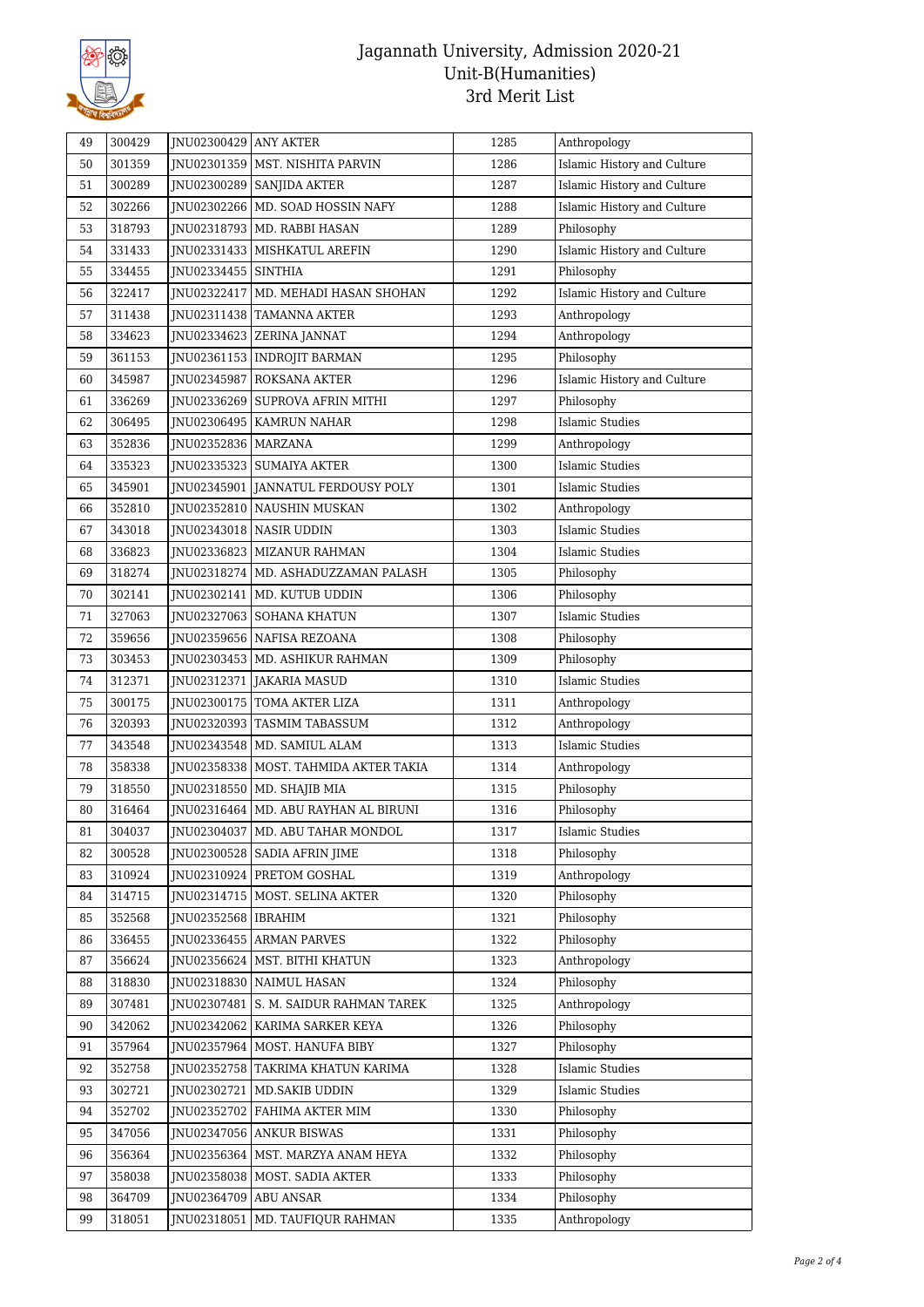

| 100 | 322951 |                      | JNU02322951   SABIKUN NAHER NILA     | 1336 | <b>Islamic Studies</b> |
|-----|--------|----------------------|--------------------------------------|------|------------------------|
| 101 | 360943 |                      | JNU02360943 RESHADUJJAMAN            | 1337 | Philosophy             |
| 102 | 303306 |                      | INU02303306   MD. SHIHAB UDDIN HIFZU | 1338 | <b>Islamic Studies</b> |
| 103 | 311425 | JNU02311425   TASMIA |                                      | 1339 | Anthropology           |
| 104 | 315455 | JNU02315455          | KHOKON CHANDRO ROY                   | 1340 | Philosophy             |
| 105 | 325373 |                      | JNU02325373 REZAUL ISLAM             | 1341 | Anthropology           |
| 106 | 350691 |                      | JNU02350691   MOST. MEHERUN NESA     | 1342 | Anthropology           |
| 107 | 346003 |                      | JNU02346003   ZANNATUL NAIMA         | 1343 | Anthropology           |
| 108 | 348090 |                      | INU02348090 MEHEDI HASAN SANA        | 1344 | Islamic Studies        |
| 109 | 353235 |                      | INU02353235 ACHIA KHATUN             | 1345 | Anthropology           |
| 110 | 323490 |                      | JNU02323490   AHAMADULLAH            | 1346 | <b>Islamic Studies</b> |
| 111 | 314840 | JNU02314840          | MUSFIKUR RAHMAN                      | 1347 | Anthropology           |
| 112 | 320548 |                      | JNU02320548   MST. ISRAT ZAHAN ELA   | 1348 | Islamic Studies        |
| 113 | 318842 |                      | JNU02318842   MD. NAHID HASAN        | 1349 | <b>Islamic Studies</b> |
| 114 | 332887 | JNU02332887          | MD. SAIFUR RAHMAN SHIHAB             | 1350 | Anthropology           |
| 115 | 324012 | JNU02324012          | SHANTONA                             | 1351 | Anthropology           |
| 116 | 303698 |                      | JNU02303698   RATAN MONDAL           | 1352 | Anthropology           |
| 117 | 301880 | JNU02301880          | MD. MAHMADDULLA AHMMOD               | 1353 | <b>Islamic Studies</b> |
| 118 | 358503 |                      | JNU02358503 CHANDRIKA ROY            | 1354 | Anthropology           |
| 119 | 321873 |                      | JNU02321873   MD. ATIKUR RAHMAN      | 1355 | Islamic Studies        |
| 120 | 343266 |                      | JNU02343266   SURAIYA HOQUE          | 1356 | <b>Islamic Studies</b> |
| 121 | 308538 |                      | JNU02308538 RUMANA SIDDYKA           | 1357 | Anthropology           |
| 122 | 336123 |                      | JNU02336123   NAFISA IQBAL AURPA     | 1358 | <b>Islamic Studies</b> |
| 123 | 321660 | JNU02321660          | OBAYDUL                              | 1359 | Anthropology           |
| 124 | 326009 |                      | JNU02326009   RIYAZUL ZANNAT RIYA    | 1360 | Anthropology           |
| 125 | 334180 |                      | JNU02334180   MEHERUNNESA PRIYA      | 1361 | Anthropology           |
| 126 | 346599 |                      | JNU02346599   JARIN TASNIM PRAPTI    | 1362 | Islamic Studies        |
| 127 | 334848 | JNU02334848          | TAYBA AKTER                          | 1363 | <b>Islamic Studies</b> |
| 128 | 323353 |                      | JNU02323353   MD. IBRAHIM KHALIL     | 1364 | <b>Islamic Studies</b> |
| 129 | 310255 | JNU02310255          | MD OMID HASAN                        | 1365 | <b>Islamic Studies</b> |
| 130 | 354000 | JNU02354000          | CHAYON BOKSHI                        | 1366 | Anthropology           |
| 131 | 300200 |                      | JNU02300200 FARZANA AKTER            | 1367 | Anthropology           |
| 132 | 360263 |                      | JNU02360263 MD. FUAD HASAN           | 1368 | Islamic Studies        |
| 133 | 309656 |                      | INU02309656 KHAN MAHMADUR RAHMAN     | 1369 | Islamic Studies        |
| 134 | 331438 |                      | INU02331438   SAKIB AHMMED           | 1370 | Islamic Studies        |
| 135 | 309147 |                      | JNU02309147 EBRAHIM SIKDER           | 1371 | Islamic Studies        |
| 136 | 353102 |                      | JNU02353102   MAHIYA SULTANA RUPONTI | 1372 | Islamic Studies        |
| 137 | 303556 |                      | JNU02303556   MD. RUMON ISLAM        | 1373 | <b>Islamic Studies</b> |
| 138 | 363260 |                      | INU02363260   MD. HEDAYETTULLAH KHAN | 1374 | Islamic Studies        |
| 139 | 313308 | JNU02313308          | SHABOTI ISLAM                        | 1375 | Islamic Studies        |
| 140 | 333978 |                      | JNU02333978   RAIHANA ISLAM RUPA     | 1376 | Islamic Studies        |
| 141 | 336920 |                      | JNU02336920   SAIFUL BAHAR           | 1377 | Islamic Studies        |
| 142 | 345969 |                      | JNU02345969   SHARMIN AKTER          | 1378 | Islamic Studies        |
| 143 | 325927 |                      | JNU02325927   MST. BASHORI KHATUN    | 1379 | Islamic Studies        |
| 144 | 308178 |                      | JNU02308178   MUHSINA BINTA KARIM    | 1380 | <b>Islamic Studies</b> |
| 145 | 323744 |                      | JNU02323744   TAZNIN RAHMAN          | 1381 | <b>Islamic Studies</b> |
| 146 | 310834 | JNU02310834          | SARMEN AKTER TANNI                   | 1382 | Islamic Studies        |
| 147 | 331018 |                      | JNU02331018   SADIA AFROZ            | 1383 | Islamic Studies        |
| 148 | 352745 |                      | JNU02352745 AFSANA PARVIN TINA       | 1384 | <b>Islamic Studies</b> |
| 149 | 328205 |                      | JNU02328205   MD. RONY BABU          | 1385 | <b>Islamic Studies</b> |
| 150 | 358587 | JNU02358587          | RINGKI MONI                          | 1386 | Islamic Studies        |
|     |        |                      |                                      |      |                        |